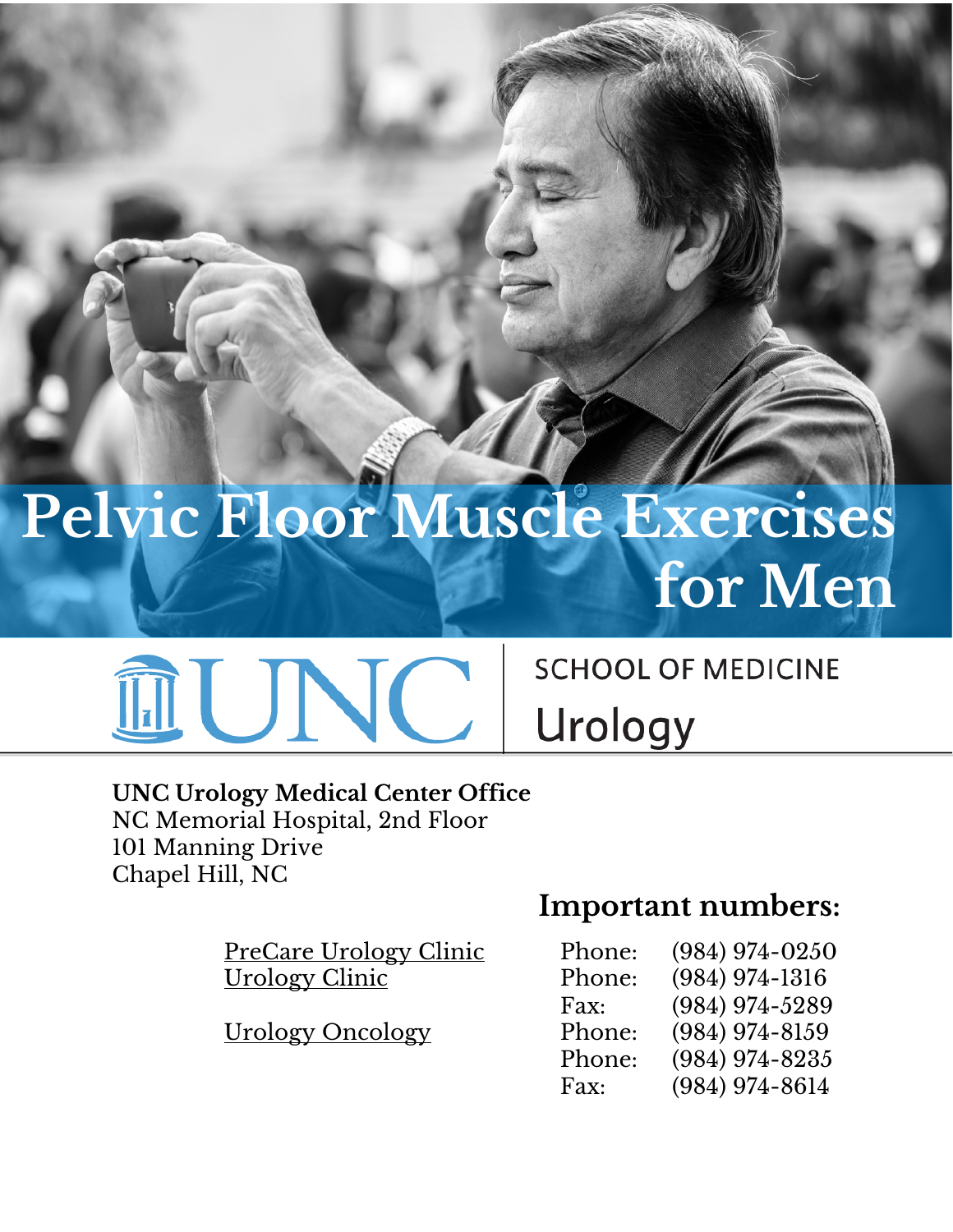## **Kegel or Pelvic Floor Muscle Exercises for Men**

Prostate cancer surgery or radiation treatment can weaken the muscles around your bladder. When this happens, you may start to have problems with urinary incontinence or a lack of bladder control. These are characterized by the leaking or passing of urine on accident.

Pelvic floor muscles can be made weaker by:

- Surgery for bladder or bowel problems
- Constipation
- Being overweight
- Heavy lifting
- Long-term coughing (such as smoker's cough, bronchitis, or asthma)
- Being unfit

Kegels, or pelvic floor muscle exercises, can help strengthen the muscles to regain your control or prepare for pelvic surgery.

#### **What are the pelvic floor muscles?**

The pelvic floor is made up of layers of muscle and other tissue that stretch like a hammock from the tailbone, forward to the pubic bone.

A man's pelvic floor muscles support his bladder and bowel (colon) while allowing the urine tube (urethra) and rectum to pass through.

Your pelvic floor muscles help you to control your bladder, bowel, and sexual function. In order to maintain control after surgery or radiation treatment, it is vital to keep your pelvic floor muscles strong.



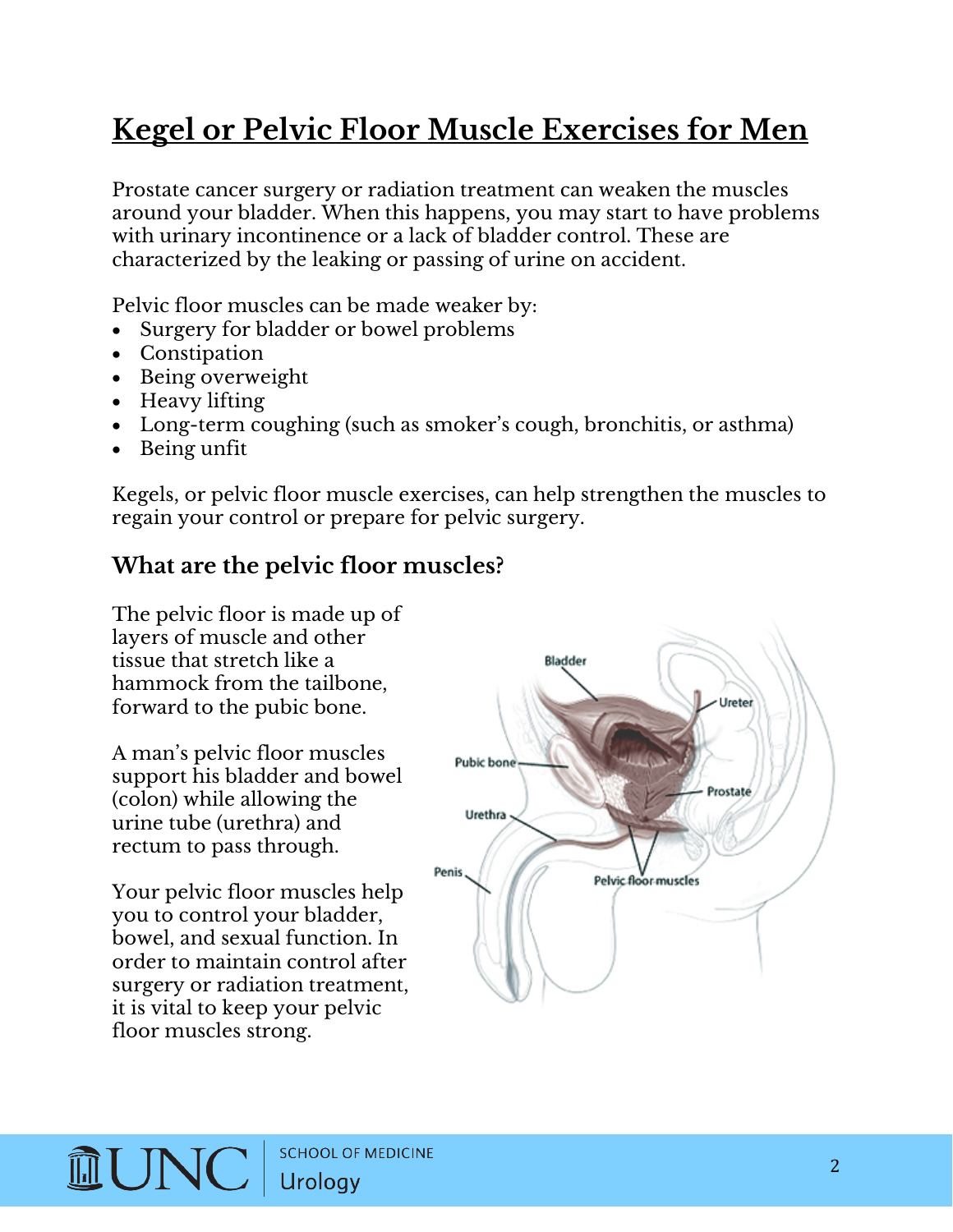#### **How do I find the right muscles?**

To find the right muscles, try the following:

- The next time you urinate, try to start and stop your urine stream. This will help you find the correct muscles.
- Do not tighten your buttocks or thigh muscles when doing these exercises.
- Relax your stomach muscles as much as possible.
- When you are standing and squeeze your pelvic floor muscles, you should see your penis move slightly.

#### **What are the steps to do these exercises?**

- 1. Sit or lie down with the muscles of your thighs and buttocks relaxed. It may be helpful to use a hand mirror to watch your pelvic floor muscles.
- 2. Squeeze the pelvic floor muscles and hold for a count of five (5), then relax for a count of five (5).
- 3. Do not squeeze your buttocks or bear down
- 4. You should feel a distinct "squeeze and lift" if done correctly.
- 5. Work up to doing the exercises five (5) times a day in sets of 10 (50 total per day).

Note: At first, you may not be able to hold the squeeze for 1 to 2 seconds, but you should aim for 5 as your muscles get stronger.

#### **Do your Kegel exercises well.**

Fewer good squeezes are better than a lot of half-hearted ones.

If you are not sure that you are doing the squeezes right, or if you do not see a change in symptoms after 3 months, contact your doctor's office asking how to for help.

#### **Where can I do these exercises?**

When you first start doing the exercises, find a place where you can do them without being interrupted. After you have done them for a while, you can practice the exercises anytime and anywhere (e.g. watching TV, standing in line, driving a car, etc.)